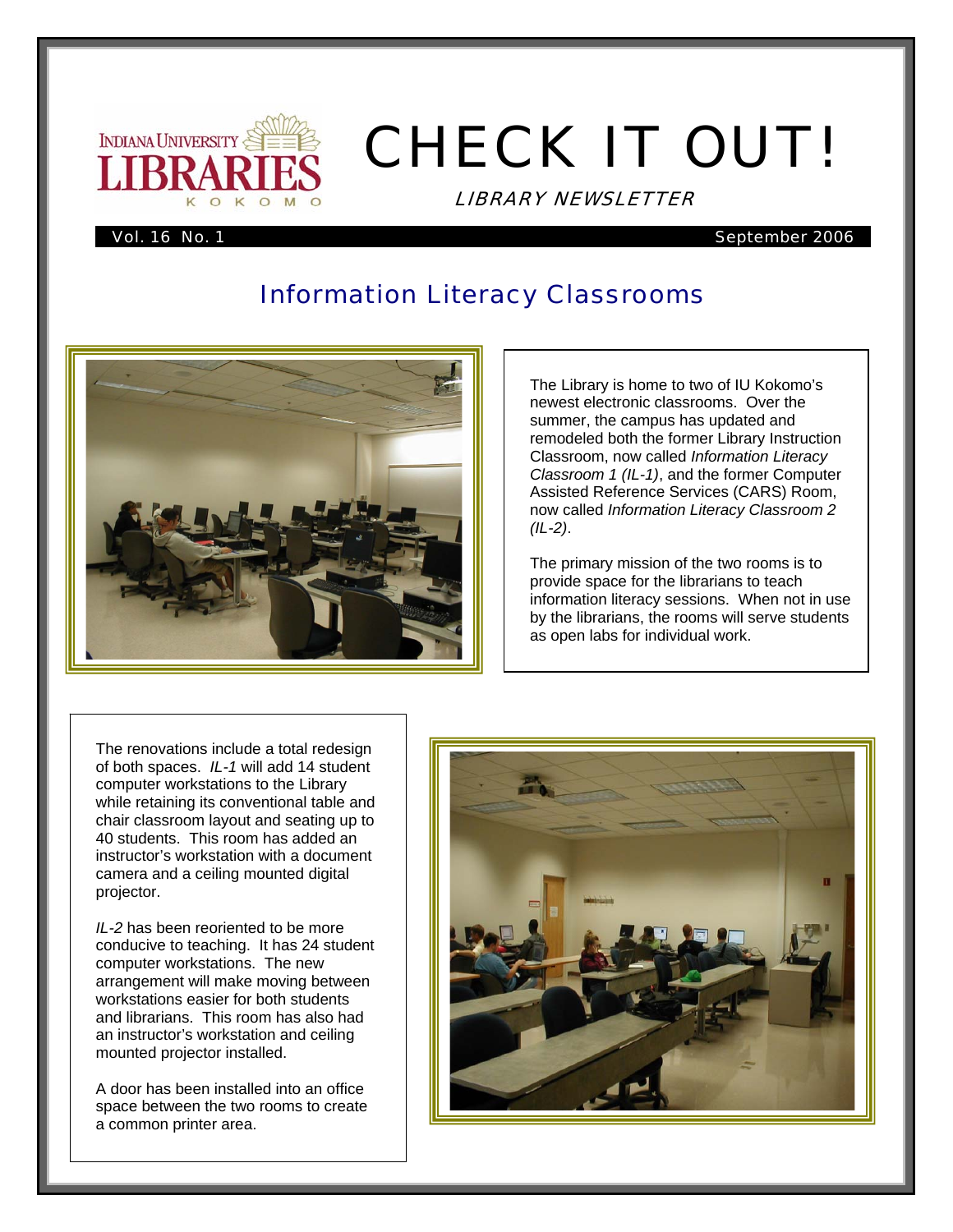# From the <del>Desk Cell</del> of the Director:

Summer is usually a time when you can kick back and do a few chores that you normally do not get around to and do those little building projects for which you never seem to have time. To the Library, summer meant moving all of the books to better use the space, redesigning a couple of computer classrooms and adding new electronic databases. As you will see from the articles included in this issue, the library staff was hard at work over the summer making improvements and enhancing our services.

Despite all the additions and service upgrades, the library staff continues to be vigilant about enhancing our services. This year the Library will conduct the Web based survey *LibQUAL+*™ that will help us assess our services. We will distribute the survey electronically in the spring, and you will be hearing about it throughout the year. Your responses will help us to better strategically plan for library services in the future.



Unfortunately, not all is rosy and it looks as though the inflation bug is once again buzzing around our doors. During the coming year, the Library will conduct various studies to determine how faculty and students utilize the Library's print and electronic resources. The Library will also be talking to the faculty throughout the year to determine which of our products are the most valuable to their programs. From these discussions and studies, we hope to better manage our sparse resources. Thanks, and do not hesitate to contact me should you have any suggestions for the Library. Have a good year.

## Library Assessment Report

The 2006 [Indiana University Kokomo Library Assessment Report h](http://www.iuk.edu/~kolibry/docs/AssessmentReport2006.pdf)as been submitted to the campus Assessment Committee for review. The librarians interpret the results of the assessment as confirmation of previous more informal and anecdotal perceptions of incoming freshmen bibliographic skills.

Some pieces of the assessment will be used in developing the upcoming General Education Curriculum's *Information Literacy* goal and outcomes.

> Do you know you have access to over 315,000 electronic journals and books through [IU-Link](http://www.iuk.edu/~kolibry/FindInfo/IULinkFAQ.shtml) and [IUCAT?](http://iucat.iu.edu/)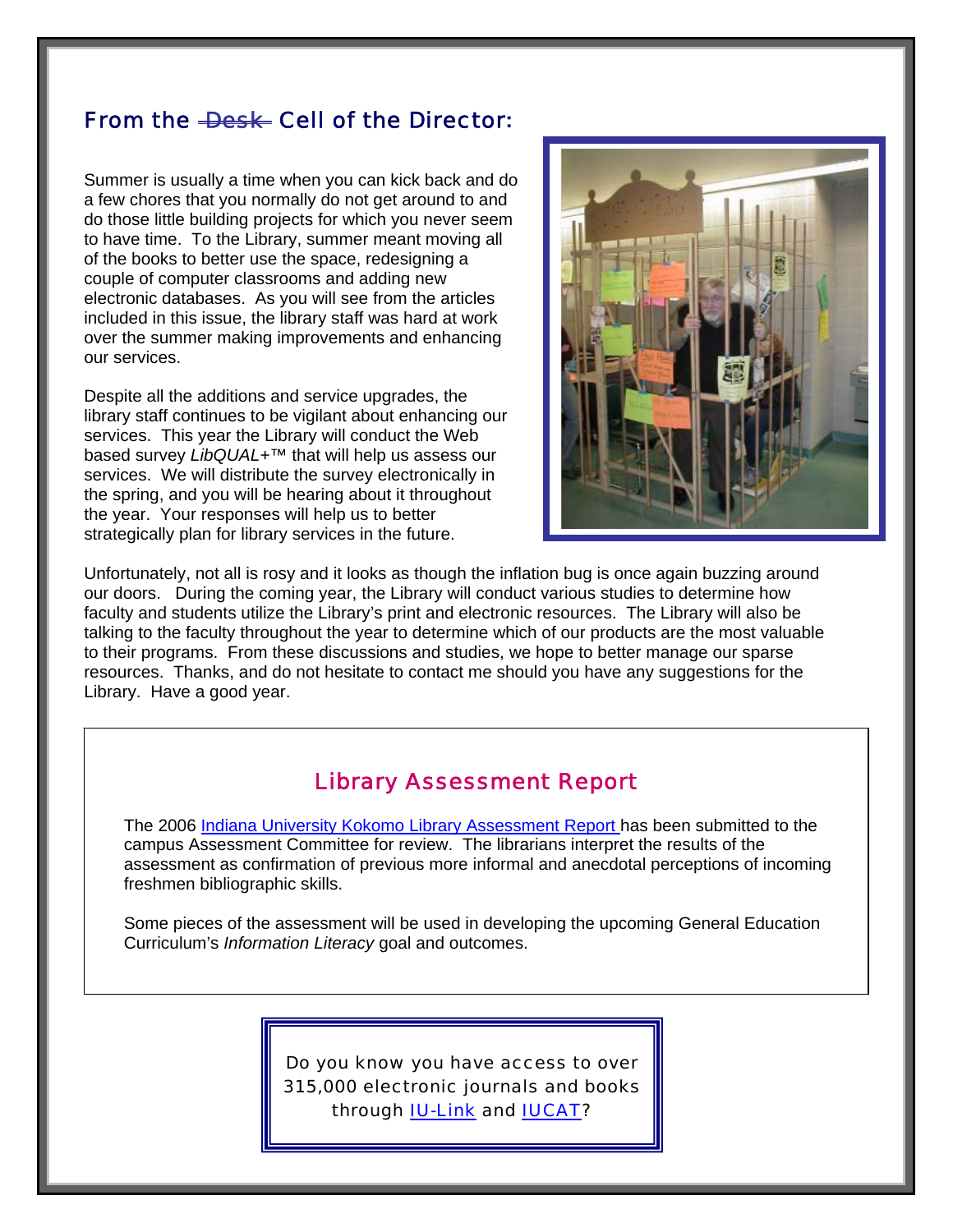# New Databases

[CCH Tax Research NetWork](http://ezproxy.iuk.edu/login?url=http://tax.cchgroup.com/ipnetwork) is an online research tool to locate and retrieve national and state tax laws, rulings and supporting documentation. CCH records include the federal, state, and international tax information, as well as financial and estate planning, tax forms, and tax highlights. A quick start guide is available at the Training and Support tab.

[Child Care and Early Education Research Connections](http://www.childcareresearch.org/) is a free, comprehensive, and searchable database of resources from many disciplines related to child care and early education including policy information. The collection includes research reports, fact sheets and briefs, datasets, statistics, instruments and measures, citations for scholarly journal articles and books, grey literature, government documents and more.

[ClinicalResource@Ovid](http://ezproxy.iuk.edu/login?url=http://gateway.ovid.com/autologin.html), a knowledge system to quickly answer clinical questions. It includes Clin-eguide Evidence-Based Guidelines, drug information including *Drug Facts and Comparisons*, guidelines from the National Guideline Clearinghouse, patient handouts, and electronic books.

[Homeland Security Digital Library \(HSDL\)](http://ezproxy.iuk.edu/login?url=http://www.hsdl.org) provided by the U.S. Department of Homeland Security, Office of Grants & Training is the nation's most authoritative tool for research in the field of homeland security policy and strategy.

[Library, Information Science & Technology Abstracts \(LISTA\)](http://web.ebscohost.com/ehost/search?hid=109&sid=53e0bfc7-9f77-42fc-9d91-2d98f5614db4%40sessionmgr101) research reports and proceedings in the subject areas of librarianship, classification, cataloging, bibliometrics, online information retrieval, information management and more.

[Stat!Ref p](http://ezproxy.iuk.edu/login?url=http://online.statref.com/default.asp?grpalias=IndianaU)rovides access to information in latest electronic book editions of medical, chemical and pharmacological texts, dictionaries and indexes.

[xreferplus](http://ezproxy.iuk.edu/login?url=http://www.xreferplus.com) is a collection of reference books from over 50 publishers, powered by a network of cross-references that cut across topics, titles, and publishers. The collection covers major subject fields, including art, medicine, history, technology, and more. The collection features: audio pronunciation files; art, science, and medical images; and atlas images of places and geographic features throughout the world.

# Garry Hancock Wins Award

Garry Hancock (Circulation/ Reserves/ILL Assistant and Student Assistant Supervisor) received the Indiana University Kokomo Outstanding Clerical/ Technical Staff Merit Award on June 2, 2006. The award is in recognition of exemplary job performance, a positive attitude and an unselfish devotion of time and talent to the betterment of Indiana University Kokomo.

Congratulations to Garry for a job well done.

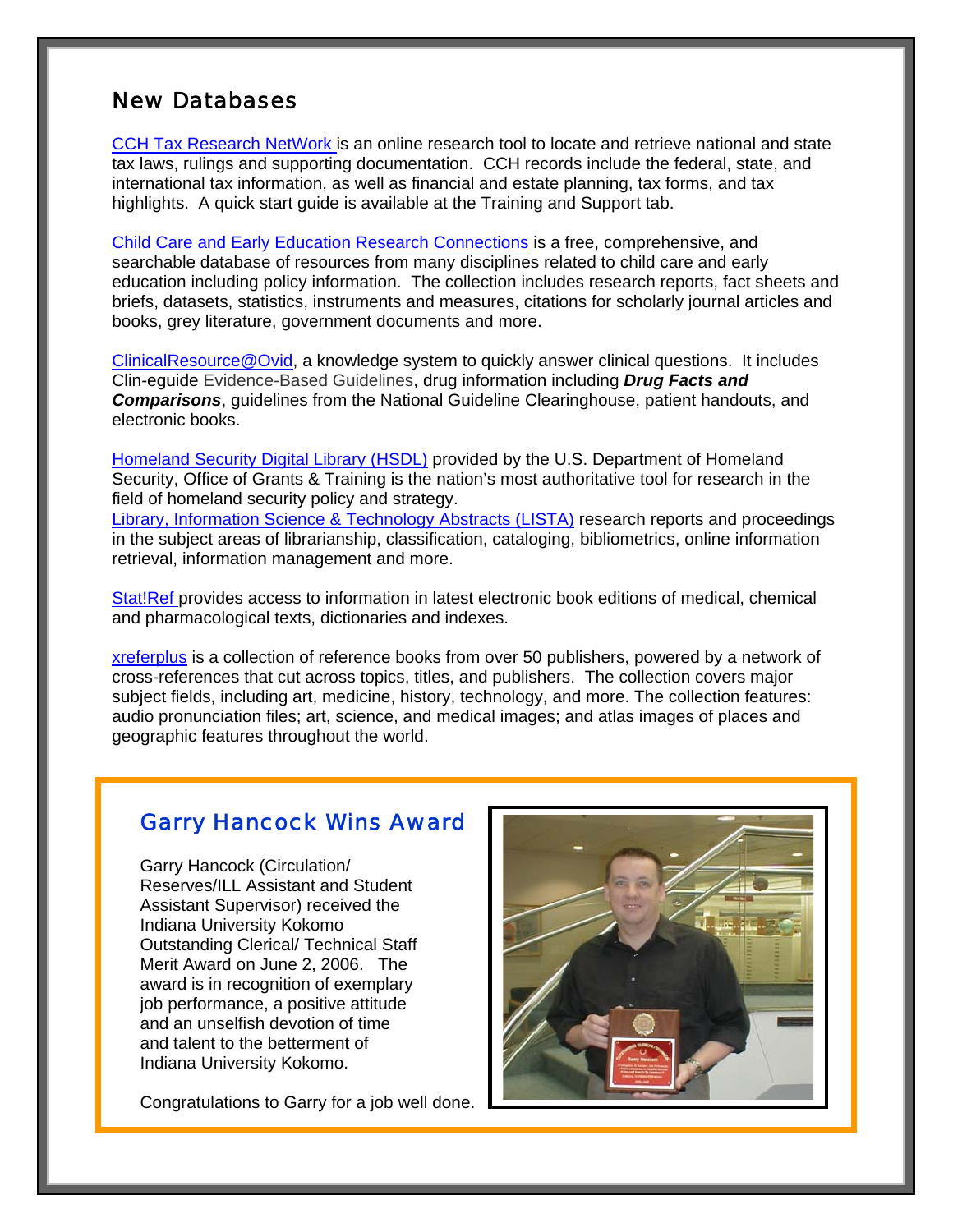

# **Library Faculty Handbook**

The purpose of the [Library Faculty Handbook i](http://www.iuk.edu/~kolibry/docs/LibraryFacultyHandbook.pdf)s to provide information and explain procedures to help faculty use the resources and services of the Library. This handbook is meant to be used as an online document which provides links to additional information on the Library Web site. Click o[n Faculty Resources](http://www.iuk.edu/~kolibry/FindInfo/FacultyResources.shtml) on the Library Web pages for easy access to the PDF copy of the handbook.

#### American Democracy Project Curriculum Support

The Library received \$1000 from the American Democracy Project Committee to purchase library materials to support the ADP program. A list of suggested book, DVD, and video titles was compiled by Ria Lukes. The list of suggestions was sent to all faculty and administrators who were asked for comments about items on the list or for additional suggestions. The Library matched the \$1000 contribution from the committee from the library materials budget. Please follow this link to see a bibliography of the materials purchased with these funds: [American Democracy Project Bibliography](http://www.iuk.edu/~kolibry/docs/ADPBibliography062006.pdf).

### Where Did That Go? Library Location Changes

Please take note that several library collections have changed locations within the library.

The *New Book* shelf display has been moved from the second floor to the first floor. You will find new books displayed in the first range of shelves behind the spiral staircase. The *Bestsellers* rental collection has been moved from the second floor to the first floor in the first range of shelves behind the spiral staircase. These are easy to spot as they are the only books in the library with book jackets! The *Reference* books are in the same location but start on the back side of the first range of shelves behind the spiral staircase. *Telephone Directories* have been moved from the first range of shelves on the first floor to the dictionary stand next to the *Ask A Librarian* service desk. Finally, the *Children's Literature* collection, although still located in the same area, has been merged into one collection—it is no longer divided into a fiction collection and a non-fiction collection. As always, if you have trouble finding materials in the library please ask for help at the *Ask A Librarian* service desk.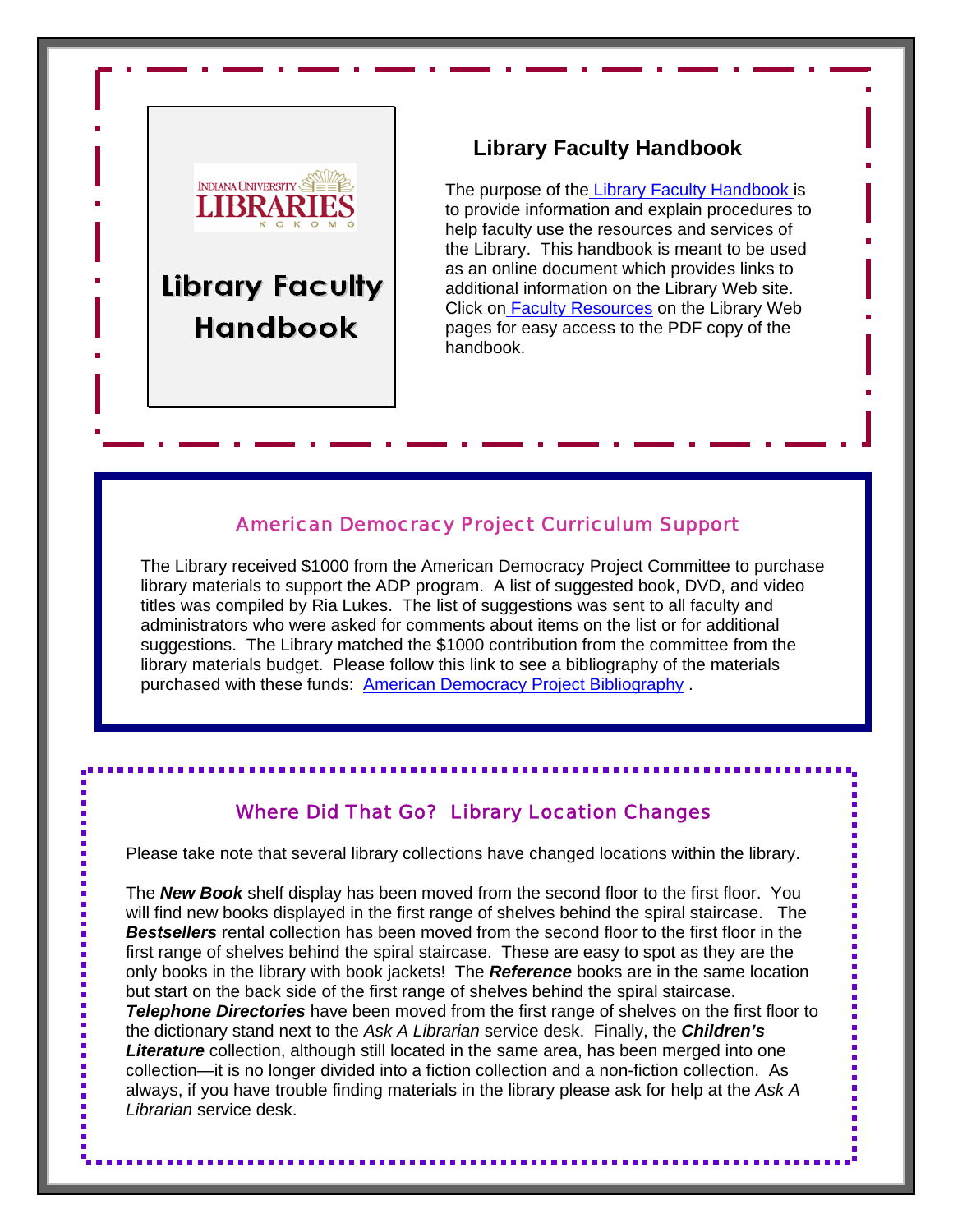

# New Part-time Librarian

Welcome Janice Weaver as the Library's new part-time reference librarian. Janice received her Master of Library Science degree from Indiana University and has previous professional experience at the Kokomo Howard County Public Library, the Indiana State Library, and the Indiana Historical Society Library.

#### New Copyright Book

The second edition of *Copyright Law for Librarians and Educators: Creative Strategies and Practical Solutions* by Kenneth D. Crews is now part of the reference collection. KF 2995 .C74 2005

#### Suggestions?

Got a suggestion or general question regarding library services? Don't hesitate to call John Stachacz at 455-9343, or e-mail to [jstachac@iuk.edu](mailto:jstachac@iuk.edu)



# How Do I Request Information Literacy Instruction?

To schedule information literacy instruction, please contact [Gail MacKay](mailto:gmackay@iuk.edu) via e-mail: or by printing the PDF form found at: [Request for Information Literacy Instruction](http://www.iuk.edu/~kolibry/docs/LibraryInstructionRequestForm.pdf). All requests for instruction should be in writing (either e-mail or a completed form.)

You may contact Gail by phone at X 249 or from off campus at: (765) 455-9249 with any questions or to check on available dates.

[Goal & Mission Statement for the Information Literacy/Library Instruction Program](http://www.iuk.edu/~kolibry/docs/MissionInfoLiteracy.pdf) .